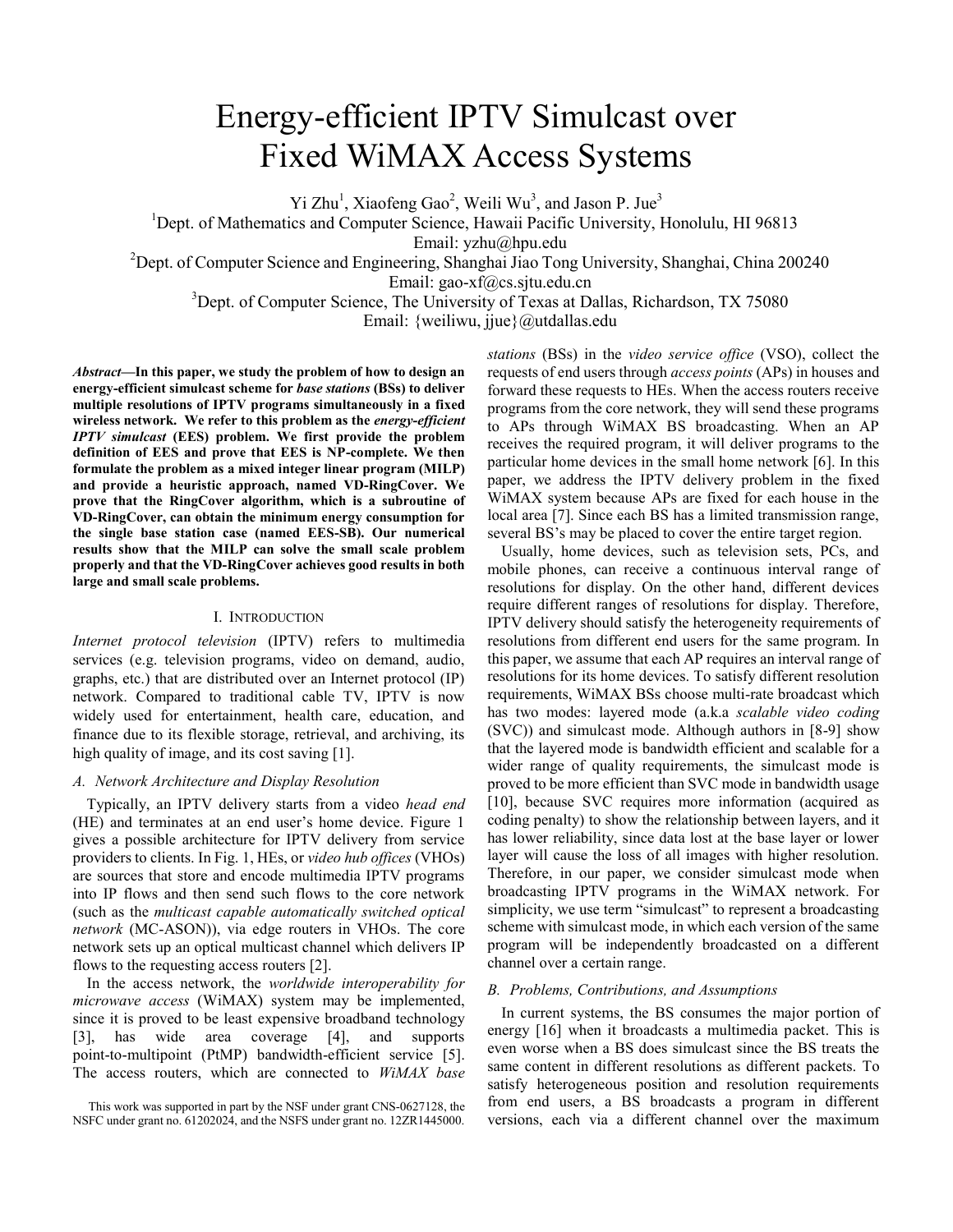

Fig.1. Network Architecture for IPTV Delivery

transmission range, regardless of necessity. Such simulcast wastes tremendous energy. Therefore, we want to find a better way for a BS to simulcast, such that every end user, within its broadcast range, can receive its required program with minimum energy consumed at the base station. We name this problem, which flexibly determines different broadcast ranges at a WiMAX BS for IPTV simulcast to meet all users' heterogeneous resolution requirements, the *single base station energy-efficient IPTV simulcast* (EES-SB) problem. In detail, based on the sets of acceptable resolution requirements from the end users for a particular program, the BS determines the transmission range for different resolution versions of the program. The goal of EES-SB is that the energy consumption is minimized and all end users receive the program within their acceptable resolution sets.

Furthermore, since a target area may have more than one BS, one reasonable extension of EES-SB, *named energy-efficient IPTV simulcast* (EES), has multiple BSs, but each end user only needs data from one of the BSs.

In this paper, we first provide the model to show the relationship among the energy consumption, the bit rate of certain resolutions, and the transmission range. We then provide the mathematical definition of EES as well as EES-SB. After the definition, we prove that EES in general is NP-hard while EES-SB can be solved optimally through a dynamic algorithm, named RingCover. When using Voronoi Division (VD) as an initial phase, EES can be approximately solved through VDRingCover. Finally, we evaluate the performance of VD-RingCover both theoretically and practically. The simulation results demonstrate that VD-RingCover solves EES efficiently.

We also make the following assumptions: 1) a WiMAX BS can communicate directly to APs, but APs will not retransmit the data; 2) only end users who request the particular program are considered; and 3) different versions of the simulcast will occupy different wireless channels, which utilize MIMO technology, to avoid interference.

# *C. Organization*

The rest of this paper is organized as follows. In Section II, we investigate some previous problems related to EES. In Section III, we provide a detailed problem description of EES. A heuristic algorithm and the performance analysis are studied in Section IV and V, respectly. In Section VI, we report some numerical results. Finally, we give a summary of our work in

Section VII.

## II.RELATED WORKS

Previously, ESS has been studied in three different contexts. The first group of works (power management) attempt to save the energy in ad hoc and sensor networks through alternative sleeping and waking [11] or adjusting transmission power for each node [12-13]. Our work is different from power management in that 1) the fundamental objective for power management is to extend system life while our objective is to utilize power efficiently at the base station, a similar consideration in [14]; and 2) we consider the transmission for the same program in different resolutions (multiple copies) while in the ad hoc network, the data only has one copy.

The second group determines the transmission range dynamically using a smart antenna for a CDMA based wireless network [15]. The authors extend the concept of adaptive beam forming to dynamically changing cell size so as to provide dynamic mobile cellular coverage, which means that the maximum transmission range for a BS may shrink or expand due to the traffic. Our work is different from dynamic cell since we determine different transmission ranges for each BS.

The last group of work is energy-efficient multi-lingual cell broadcasting (EEML-CB) in [16], which is the literature most related to our work. The authors proved that EEML-CB is NP-complete, and developed an ILP model and heuristic to study EEML-CB. EES-SB is similar to EEML-CB, but the end users usually request a range of resolutions in EES, which is continuous on resolution. On the other hand, the multi-lingual application does not have this attribute, which means that the elements in the language set are independent. Because of this, EES-SB is not NP-complete although EEML-CB and EES are NP-complete.

## III. ENERGY-EFFICIENT IPTV SIMULCAST

In this section, we first analyze the energy consumption model to determine the crucial factors which consume the most BS energy. Then, we define EES and EES-SB. Thirdly, we prove that EES is NP-complete. Finally, we provide a MILP model to provide insight of our problem.

## *A. Energy Consumption Model*

The energy consumption in IPTV simulcast depends on the distance between a BS and end users, and the size of packets the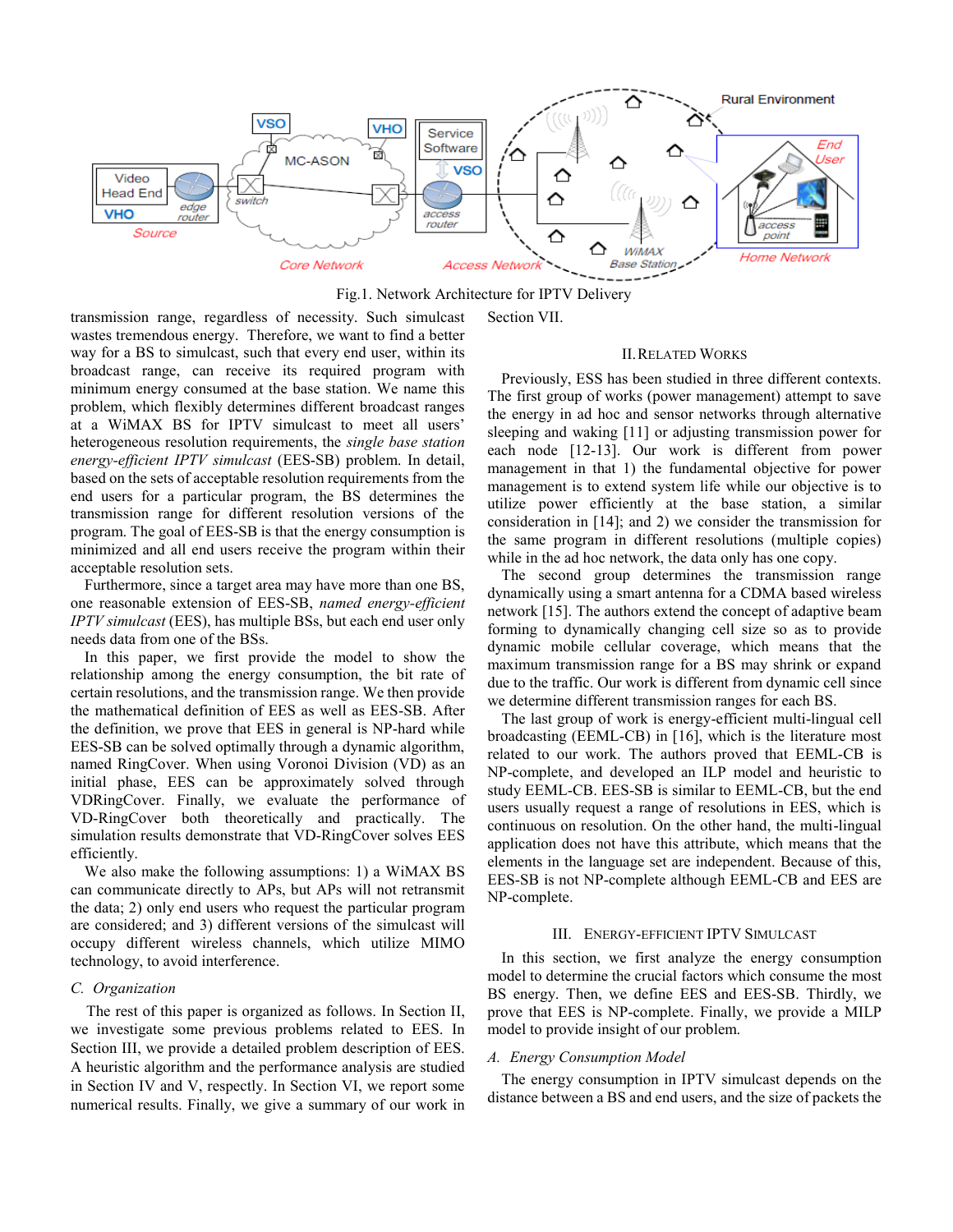BS transmits. In detail, let's consider one BS and one end user with distance *d* in Euclidean free space as an example. Define *E* as the energy needed for the BS to transmit a packet with length *s* to the user,  $E_r$  as the receiving energy at the user,  $P_{th}$  as the receiving power threshold for 1 bit length packet,  $P_r$  as the receiving power for the user, and  $P_t$  as the transmission power for the BS. According to Friis equation,

$$
P_r = G_t \cdot G_r \cdot \left(\frac{\lambda}{4\pi d}\right)^2 \cdot P_t,\tag{1}
$$

where  $G_t$  is the transmission antenna gain, and  $G_t$  is the receiving antenna gain. The receiving energy can be shown as

$$
E_r = P_r \cdot s = G_t \cdot G_r \cdot (\frac{\lambda}{4\pi d})^2 \cdot P_t \cdot s. \tag{2}
$$

In order to decode the data correctly, the receiving power  $P_r$ should be greater than the power threshold  $P_{th}$ , which is  $P_r \geq P_{th}$ . Then the minimum energy needed for the user to successfully receive the packet can be calculated in Eq. (3):

$$
E = P_t \cdot s = \frac{P_{th}}{G_t \cdot G_r} \cdot \left(\frac{4\pi d}{\lambda}\right)^2 \cdot s. \tag{3}
$$

Usually, the image resolution can be determined in different ways, the most common of which is *pixel resolution*. Since the original image based on the pixel resolution may be too large to adopt in the network, the original video can be compressed using different standards, e.g., MPEG-2 and MPEG-4. The output of the compression procedure is measured by  $B_i$ , the bit rate of the video for resolution  $r_i$ . The bit rate is a function of the pixel resolution, with a higher resolution leading to a higher bit rate. Thus, *s* can be determined as  $s = B_i \cdot t$ , where *t* is the total duration of the video. Then, the energy E can be formulated as

$$
E = P_t \cdot s = \frac{P_{th}}{G_t \cdot G_r} \cdot \left(\frac{4\pi d}{\lambda}\right)^2 \cdot B_j \cdot t = w_j \cdot t,\tag{4}
$$

where  $W_i = \frac{16\pi^2 \cdot P_{th} \cdot B_j}{g}$  $\frac{(a + t_B B)^2}{G_t G_r \lambda^2}$ . We consider  $w_j$  the weight of resolution  $r_i$ , which can be viewed as a given parameter.

#### *B. Problem formulation*

In this subsection, we provide the formal definition of our optimization problem.

| ----           |        |                |                |              |     |                |                     |
|----------------|--------|----------------|----------------|--------------|-----|----------------|---------------------|
| C:             | $ds_i$ | $[r_l, r_h]_j$ | PRR'           | $c_i$        | ds; | $[r_l, r_h]_j$ | $PRR^I$             |
| $c_{1}$        |        | $r_3, r_3$     | $r_{\rm o}$    | $c_{\kappa}$ |     | $r_1, r_2$     | $r_1$ & $r_2$       |
| c <sub>2</sub> |        | $ r_2, r_3 $   | $r_2$ & $r_3$  | C7           |     | $r_1, r_1$     |                     |
| $c_3$          |        | $r_1, r_3$     |                | $c_{8}$      |     | $[r_2, r_2]$   |                     |
| $c_4$          |        | $r_1, r_3$     | $r_1$ & $r_2$  | $c_{9}$      |     | $r_1, r_3$     | $r_1 \& r_2 \& r_3$ |
| $c_{5}$        |        | $[r_2, r_2]$   | r <sub>2</sub> | $c_{10}$     |     | $ r_1, r_3 $   |                     |

Table I User Information for a Single Base Station

1. PRR is the possible received resolution for each user.



**Definition** 1 (EES) Given *n* clients  $C = \{c_1, c_2, \dots, c_n\}$ , and *m* BS's  $B = \{b_1, b_2, \dots, b_m\}$  in a given region with fixed locations, a distance matrix  $DS = [ds_{i,j}]_{m \times n}$ , k resolutions  $\{r_1, r_2, \dots, r_k\}$  with corresponding weight set  $\{w_1, w_2, \dots, w_k\}$  (*R* is ordered increasingly). Each client  $c_i$  has an accepted resolution interval  $[r_l, r_h]_i$   $(l \leq h)$ . The *energyefficient IPTV simulcast* (EES) problem is to find minimum energy broadcasting, such that each client can receive at least one copy of program within its acceptable resolution interval.

If we know the broadcast domain of each BS beforehand, then EES can be simplified as EES-SB, defined as follows.

*Definition 2* (EES-SB) Given *n* clients within a BS's domain with fixed locations, a distance matrix  $DS = [ds_i]_n$ , k resolutions  $R = \{r_1, r_2, \dots, r_k\}$  with weight set  $W = \{w_1, w_2, \dots, w_k\}$  (*R* is ordered increasingly). Each user has an accepted resolution interval  $[r_l, r_h]_i$   $(l \leq h)$ . The *single base station energy- efficient IPTV simulcast* (EES-SB) problem is to find minimum energy broadcasting for the BS, such that each client can receive at least one copy of program within its acceptable resolution interval.

Figure 2(a) shows an example for a single BS with 10 clients and 3 resolutions. Table I gives distance information and resolution requirement for each user. The weights for the resolution are set as follows:  $w_1 = 2$ ,  $w_2 = 4$ , and  $w_3 = 5$ .

Figure 2(b) shows the broadcast range for each resolution from the BS. The total energy required is 53 units (based on Eq. (4)). However, the BS requires 176 units of energy if applying the traditional method. Table I also shows the received resolution for each client.

## *C. NP-completeness*

The decision form of EES is that: given  $C$ ,  $B$ ,  $DS$ ,  $R$  with weight set  $W$ , and energy bound  $K$ . Each user  $c_i$  has an accepted resolution interval  $[r_l, r_h]_i$   $(l \leq h)$ . Find a broadcast scheme such that each client can receive at least one copy of program within its acceptable resolution interval and the total energy required is less than *K*. Obviously, we can check the receiving resolution of each client and total energy consumption in polynomial time. Therefore, EES belongs to NP class.

We know that the *minimum weighted set cover* (MWSC) problem is NP-complete. MWSC is a special case of EES when we set each client to some BSs is unit distance and to other BSs is infinite distance. Therefore, EES is also NP-complete. For the detail reduction, please see Chapter 6.1.2 in [17].

#### *D. MILP Model*

In this subsection, we introduce a mixed integer linear programming (MILP) model for EES. We first list some useful inputs as follows:

| n                              | total number of clients;     |
|--------------------------------|------------------------------|
| m                              | total number of BSs;         |
| k                              | total number of resolutions; |
| Z                              | very large number            |
| $R = [r_{q}]_{k}$              | available resolution vector; |
| $W=[w_q]_k$                    | resolution weight vector;    |
| $DS = [ds_{i,j}]_{m \times n}$ | distance vector;             |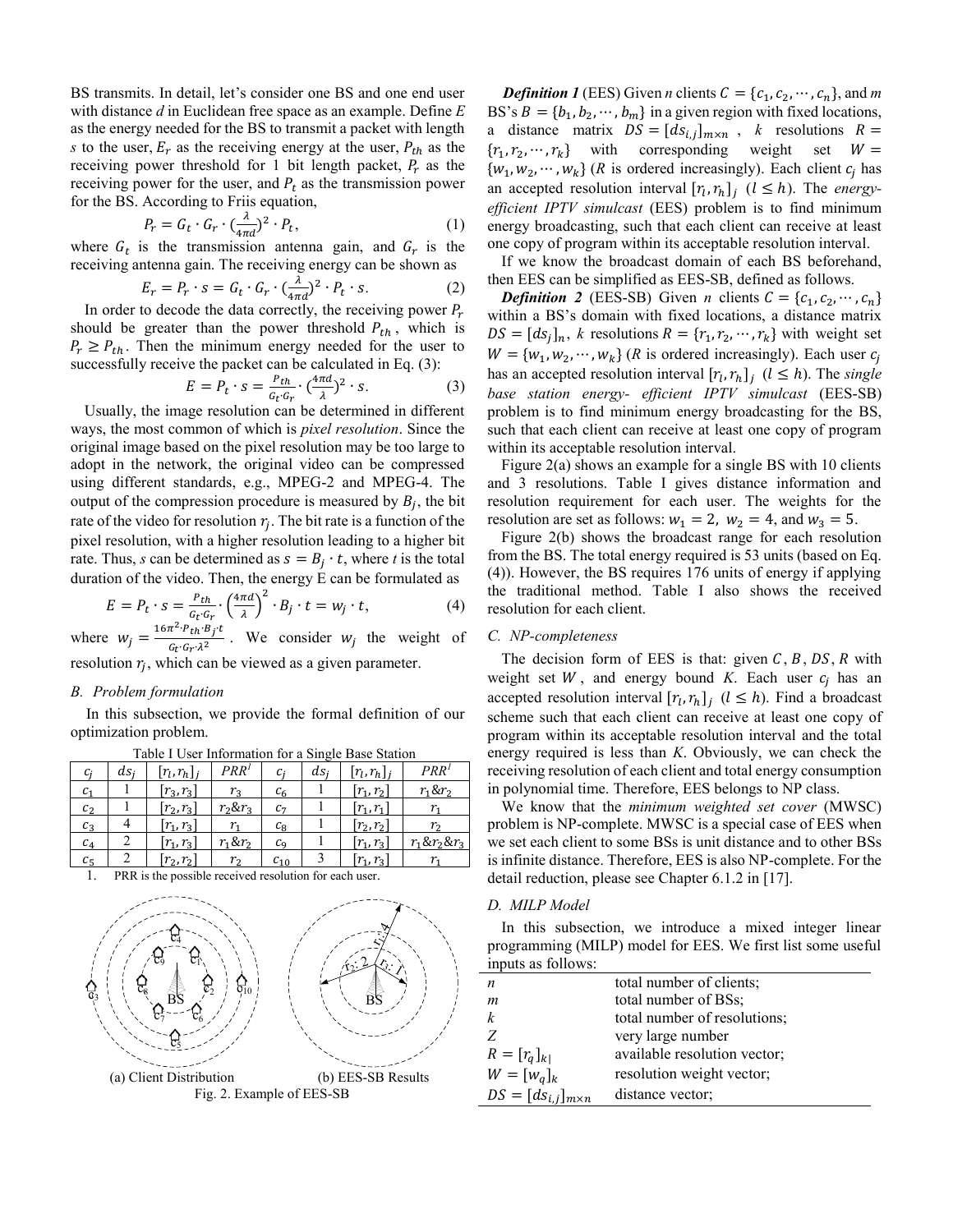| $RE = [re_{j,q}]_{n \times k}$     | Receiving resolution matrix, $re_{i,q} = 1$          |  |  |  |  |
|------------------------------------|------------------------------------------------------|--|--|--|--|
|                                    | if $q \in [r_l, r_h]_i$ , otherwise $re_{i,q} = 0$ . |  |  |  |  |
| We then provide variables of MILP: |                                                      |  |  |  |  |
| $X = [x_{j,q}]_{n \times k}$       | user-resolution matrix, $x_{i,q} = 1$ if client      |  |  |  |  |
|                                    | $c_i$ receives resolution $r_q$ , otherwise 0;       |  |  |  |  |
| $Y = [y_{i,j}]_{m \times n}$       | BS-user matrix, $y_{i,j} = 1$ if $c_j$ receives data |  |  |  |  |
|                                    | from BS $b_i$ , otherwise 0;                         |  |  |  |  |
| $V=[v_{i,q}]_{m\times k}$          | maximum transmission<br>for<br>range                 |  |  |  |  |
| $v'_{i,q} = v^2_{i,q}$             | resolution $r_q$ at BS $b_i$ .                       |  |  |  |  |

Now we give the MILP model as follows.

min 
$$
E = \sum_{i=1}^{m} \sum_{q=1}^{k} w_q \cdot v'_{i,q}
$$
 (5)  
\ns.t.  $\sum_{q=1}^{k} x_{j,q} = 1$ ,  $\forall c_j$  (6)  
\n $\sum_{i=1}^{m} y_{i,j} = 1$ ,  $\forall c_j$  (7)

$$
\begin{aligned}\n\mathcal{L}_{i=1} & \mathcal{V}_{i,j} & -1, & \mathcal{V}_{i,j} & & (\prime) \\
\mathcal{X}_{j,q} &\leq r e_{j,q}, & \forall c_j, b_i & & (8) \\
\mathcal{W} & \neg \mathcal{X} & \neg \mathcal{A} \circ \mathcal{A}^2\n\end{aligned}
$$

$$
\frac{(v'_{i,q} - x_{j,q} \cdot ds'_{i,j})}{z} + 1 - y_{i,j} \ge 0, \quad \forall c_j, b_i, r_k. \tag{9}
$$

Eq. (5) calculates the energy needed to broadcast data to every client. The objective is to minimize this energy consumption. Eq. (6) means that every client should receive one copy of data. Eq. (7) guarantees that every client should receive data from one of the BSs. Eq. (8) means that we should assign an acceptable resolution to each client. Finally, Eq. (9) guarantees that if a client  $c_i$  is assigned to BS  $b_i$  with resolution  $r_a$ , then the broadcast range for  $r_a$  at BS  $b_i$  should be greater than  $ds_{i,j}$ , otherwise,  $v'_{i,q}$  can be any value. Since our objective is to minimize the total energy which is related to  $v'_{i,q}$ . Therefore, we do not need any more constraint for  $v'_{i,q}$ .

#### IV. VD-RINGCOVER ALGORITHM

Although the MILP formulation can provide insight regarding EES, it can only solve small scale problems because EES is NP-complete. In this section, we propose an algorithm to solve large scale problems. We name our algorithm VD-RingCover, which contains two steps. In the first step, we use *Voronoi Division* (VD) to clarify the region for each BS by assigning each client to its closest BS. In the second step, we process RingCover for each single BS, which will be discussed in Section IV.A. We then provide the whole algorithm in Section IV. B.

## *A. Description of RingCover*

RingCover can be divided into two consecutive phases: Phase I: initialization by client elimination, and Phase II: dynamic programming for minimum energy coverage.

For the first phase, we can eliminate the clients based on the following three observations. Suppose two clients  $c_i$  and  $c_j$ request resolution ranges as  $[r_l, r_h]_i$  and  $[r_s, r_t]_i$ , respectively. Furthermore, suppose that the distances from the two users to the BS are  $d_i$  and  $d_j$ , respectively.

*Observation 1.* If  $l = s$ ,  $h = t$ , and  $d_i \le d_i$ , then we can eliminate user  $c_i$ , since any transmission to  $c_i$  would also satisfy user  $c_i$ . For example, client  $c_{10}$  is eliminated due to client  $c_3$  in Table I due to this observation.

From this observation, we can get a higher triangle matrix  $D = [d_{l,h}]_{k \times k}$ , where  $d_{l,h}$  is the farthest distance from a user to BS  $b_i$  with resolution interval  $[r_l, r_h]$ .

*Observation 2.* If  $l < s$ ,  $h = t$ , and  $d_i \leq d_i$ , then we can eliminate user  $c_i$ . For example,  $c_9$  is eliminated due to  $c_2$ .

*Observation* 3. If  $l = s$ ,  $h > t$ , and  $d_i \le d_j$ , then we can eliminate user  $c_i$ . For example,  $c_6$  is eliminated due to  $c_7$ .

We obtain matrix  $\overline{D}$  from *D* by setting  $d_{l,h} = 0$  if all clients that request resolution interval  $[r_l, r_h]$  are eliminated by Observations 2 and 3. From Observation 2, we transfer  $\tilde{D}$  to  $D^{\prime\prime}$ , which guarantees that each column in  $D''$  is in non-increasing order. From Observation 3, we further transform  $D''$  to  $D'$ , which guarantees that each row in  $D'$  is in non-decreasing order. Note that all distance matrices are higher triangular matrices.

As for the second phase, the basic technique we use in this phase is dynamic programming starting from the lowest resolution  $(r_1)$  to the highest one  $(r_k)$ . After finishing calculation for the resolution subset  $\{r_1, r_2, \dots, r_{q-1}\}$ , the algorithm starts to schedule simulcast for the resolution subset  $\{r_1, r_2, \cdots, r_{q-1}, r_q\}$ , with the sub-matrices D" and D', which include the first q rows and q columns. The key idea is to transfer the minimum energy problem to the shortest path problem by creating a complete auxiliary graph  $A_q = (V, E, W)$ , where  $V = \{v_0, v_a, v_{a-1}, \dots, v_1\}$  and W is the weight set corresponding to edge set *E*. Each  $v_i$  ( $1 \le j \le q$ ) corresponds a resolution  $r_i$  and  $v_0$  is the virtual source node representing a BS. As for the weight on each edge, two parts are considered.

1) Cover the clients who request  $r_q$  as the highest acceptable resolution. Two cases need to be considered. i) Broadcasting  $r_i$  $(1 \leq j \leq q)$ : we use distance information in D' since  $r_i$  can also satisfy the clients who request  $r_i$  as their acceptable resolution. ii) Broadcasting  $r_q$ : we only need to use distance information in  $D^{\prime\prime}$  since  $r_a$  is the highest resolution.

2) Cover the clients who request  $r_i$  ( $1 \le j \le q$ ) as the highest acceptable resolution. Some clients may not be satisfied due to their strict resolution requirement. To solve this problem, we need to consider additional broadcasts to cover these clients. Since  $1 \leq j \leq q$ , the minimum additional energy has already been determined by the previous calculation.

We denote  $opt_{i,q}$  as the minimum energy consumption for a BS to deliver data to the users whose resolution requirement interval is a subset of  $[r_i, r_a]$   $(1 \le j \le q)$ .  $opt_{i,q} = 0$  if  $j > q$ . We will use shortest path algorithm to find the best solution. The correctness will be proved in Section IV.C. Algorithm 1 shows the whole algorithm for the second phase.

| <b>Algorithm 1 RingCover</b>                                                          |
|---------------------------------------------------------------------------------------|
| <b>BEGIN</b>                                                                          |
| //Phase I: initialization by client elimination                                       |
| Create $D = [d_{i}{}_{h}]_{k \times k}$ for the BS $b_i$ based on Observation 1.      |
| For $l = k$ to 2 // Modify matrix D based on Observations 2 and 3.                    |
| For $h = l$ to 2.                                                                     |
| If $(d_{h-1} \leq d_{h,l})$ Then $d_{h-1} = 0$                                        |
| <b>For</b> $l = 1$ to $k = 1$                                                         |
| For $h = l + 1$ to k                                                                  |
| If $(d_{1,h} \leq d_{1,h-1})$ Then $d_{1,h} = 0$                                      |
| Set $\widetilde{D} \leftarrow D$                                                      |
| For $h = k$ to 2 // Start to transform from $\tilde{D}$ to D" based on Observation 2. |
|                                                                                       |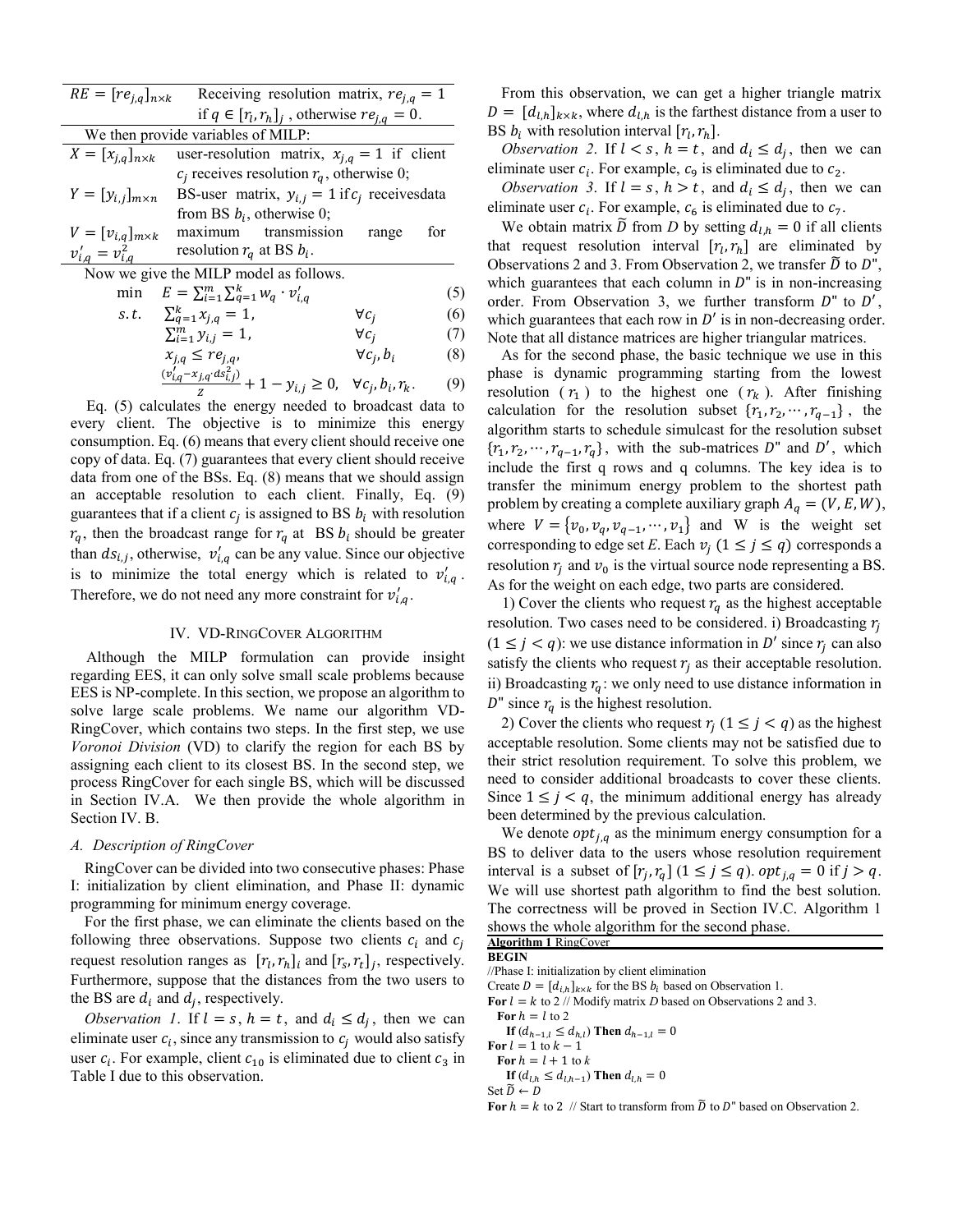**For**  $l = h$  to 2. **If**  $(d_{l-1,h} \leq d_{l,h})$  **Then**  $d_{l-1,h} = d_{l,h}$ Set  $D'' \leftarrow D$ For  $l = 1$  to  $k$  // Start to transform from  $D''$  to  $D'$  based on Observation 3. For  $h = l + 1$  to  $k$ **If**  $(d_{1h} \leq d_{1h-1})$  **Then** d Set  $D' \leftarrow D$ //Phase II: dynamic programming for minimum energy coverage For  $q = 1$  to  $k$ Construct a complete graph  $A_a = (V, E, W)$ , where  $V = \{v_0, v_a, v_{a-1}, \dots, v_1\}$ . For  $j = q$  to 1 // assign weight on each edge in  $A_q$ .  $d''_{ia}^2 + opt_{ia-1}$  // weight for broadcasting resolution  $r_a$ . **For**  $i = j - 1$  to 1  $d'^2_{i,q} + opt_{i,j-2}/\text{weight}$  for broadcasting  $r_{j-1}$   $(1 \le j \le q)$ . Run single source (at  $v_0$ ) shortest path algorithm for  $A_a$ . is the value of the shortest path from  $v_0$  to  $v_i$ , where  $1 \le j \le q$ . **END**

#### *B. VD-RingCover Algorithm*

In this subsection, we provide the whole VD-RingCover algorithm for EES, which is shown in Algorithm 2. **Algorithm 2** VD-RingCover

**BEGIN**

// Step 1: Voronoi Division (VD)

 $C_i = \emptyset$  for all  $1 \le i \le m$  // *m* is the total number of base stations

For each client  $c_i$ ,

Find the closest base station  $b_i$  based on distance matrix  $DS$ 

 $C_i = C_i \cup \{c_j\}$ 

**//**Step 2: RingCover algorithm for each base station

For each base station  $b_i$ ,

Call Algorithm 1(Ringcover) with the client set  $C_i$  and corresponding distance matrix and weight set.

Total energy consumption is the sum of the optimal energy consumption of each base station. **END**

#### V. PERFORMANCE ANALYSIS

In this section, we prove that RingCover can find an optimal solution for EES-SB, and then show the time complexity of VD-RingCover. Finally, we will provide an example to show why VD-RingCover cannot achieve an optimal solution to EES.

**Definition 3** (User Set): We define  $C(r_i, r_i)$  as a user set whose resolution requirement interval is a subset of  $[r_i, r_j]$  $(i \leq j)$ . For convenience, if  $i > j$ , then  $C(r_i, r_j) = \emptyset$ .

**Lemma 1** RingCover always finds a shortest path in  $A_q$  using edge from  $v_i$  to  $v_i$ , where  $j > i > 0$ .

Due to space limitation, we do not show the proof, which can be found in [17]. Through Lemma 1, we have that the higher resolution will prefer smaller broadcast range than the lower resolution to achieve optimal solution.

**Theorem 1** opt<sub>j,q</sub> outputs the minimum energy consumption for the BS to deliver data to  $C(r_i, r_a)$ .

*Proof sketch.* Due to the space limitation, we do not provide the whole proof in detail, which can be found in [17]. Instead, we provide the key steps to prove the theorem as follows.

We can prove this theorem by strong induction on *q*, where *q* increases from 1 to *k*.

The basic step is to determine the minimum energy consumption when we only have one resolution required by the customers. Obviously,  $opt_{1,1} = w_1 \cdot d_{1,1}^2$ , which is definitely an optimal solution for clients in  $C(r_1, r_1)$ .

The inductive step is to prove the statement that suppose for all  $1 < q < x$ , we can get *opt<sub>i,g</sub>* for the BS to deliver data to  $C(r_i, r_a)$  with optimal energy consumption. We obtain three facts to prove our statement: 1) the weight on link  $v_s \rightarrow v_t$ denotes the energy consumption for the BS to successfully deliver data to  $C(r_t, r_x) - C(r_s, r_x)$ , which can be proved directly from *Lemma 1*; 2) the path from  $v_0$  to  $v_i$  can cover all clients in  $C(r_i, r_x)$  through the union of all covered user sets; 3) the total weight of the shortest path from  $v_0$  to  $v_i$  in  $A_x$  is  $(j \leq x)$ , which represents the minimum energy to satisfy the requirements by all clients in  $C(r_i, r_x)$ .

Based on the Basis and Inductive steps, we obtain the conclusion that  $opt_{j,q}$   $(j \leq q)$  outputs the minimum energy consumption for the BS to deliver data to  $C(r_i, r_a)$  in  $A_a$ .

According to *Theorem 1*,  $opt_{1,k}$  represents the minimum energy (the optimal solution) for EES-SB.

We then analyze the time complexity of VD-RingCover through the proof of the following theorem.

**Theorem 2** VD-RingCover requires  $O(n + m \cdot k^3)$  time.

*Proof*: As for the first step, we use Voronoi Division to set up the relationship between clients and BSs, which requires  $O(n)$ time. Next, calculating *D* in the first line of Step 2 also requires  $O(n)$  time. For RingCover, transforming *D* to  $\overline{D}$ ,  $D''$ , and  $D'$ requires  $O(k^2)$  time. Constructing one  $A_a$  requires  $O(q^2)$ , where  $1 \le q \le k$ . The shortest path algorithm can be done within  $O(q^2)$  for the graph  $A_q$ . Therefore, for RingCover, the total time complexity is  $\sum_{q=1}^{k} O(q^2) = O(k^3)$ . Since there are *m* BSs, we need to run RingCover *m* times. The total time complexity for VD-RingCover is  $O(n + m \cdot k^3)$  $\blacksquare$ 

Finally, Fig. 3 shows an example to illustrate that although Ringcover can find the optimal solution for a single BS, VD-RingCover cannot find the minimum energy broadcast strategy for the whole target region due to the partition. In Fig. 3, there are 2 BSs  $(b_1 \text{ and } b_2)$  and 3 clients  $(c_1, c_2, \text{ and } c_3)$ . The dotted line is the Voronoi boundary between  $b_1$  and  $b_2$ . Thus,  $b_1$  should send data to  $c_1$ , and  $b_2$  should communicate to  $c_2$  and  $c_3$ . Let distance matrix *D* be  $d_{11} = 10$ ,  $d_{12} = 11$ ,  $d_{22} = 10$ , and  $d_{23} = 2$ . Clients  $c_1$  and  $c_2$  only accept resolution  $r_4$  with weight  $w_4 = 9$ , and client  $c_3$  accepts resolution interval  $[r_1, r_3]$ with weight  $w_1 = 4$ ,  $w_2 = 5$ , and  $w_3 = 6$ . The total energy consumption achieved by VD-RingCover is  $(w_4 \cdot d_{11}^2)$  $(w_4 \cdot d_{22}^2 + w_1 \cdot d_{23}^2) = 1816$ . However, in the optimal solution,  $b_1$  takes care of clients  $c_1$  and  $c_2$ , and  $b_2$  takes care of clients  $c_3$ . The energy consumed is  $w_4 \cdot d_{12}^2 + w_1 \cdot d_{23}^2 = 1105$ , which is smaller than 1816. Thus the coverage region for each BS is the key point to the performance of the algorithm.



Fig. 3. An Example to Illustrate the Performance of VD-RingCover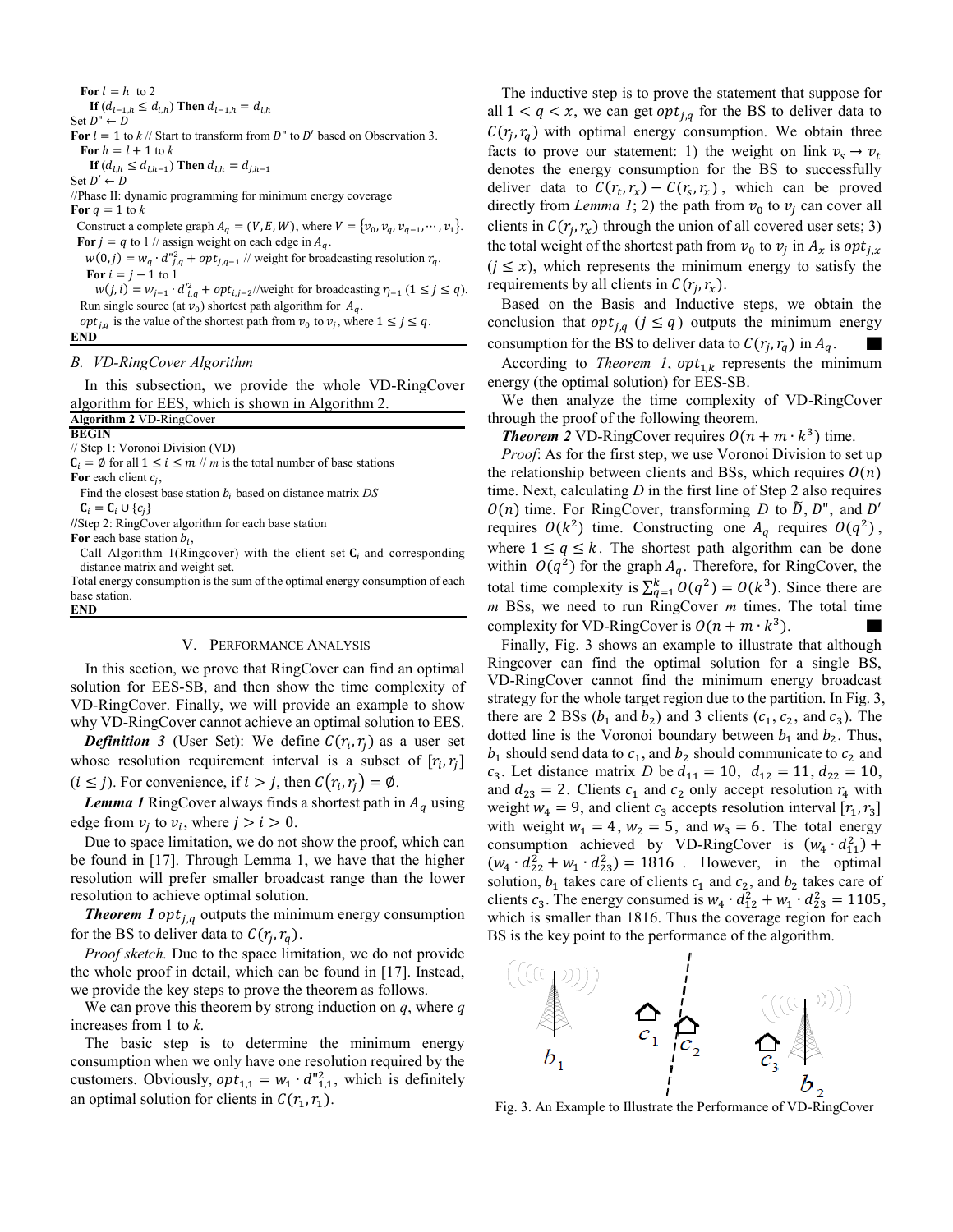| Hauitional ivictiivu |                |                  |                      |        |                            |          |  |  |
|----------------------|----------------|------------------|----------------------|--------|----------------------------|----------|--|--|
| m                    | k              |                  | Energy per BS (Watt) |        | Energy                     | Diff     |  |  |
|                      |                | OPT <sup>1</sup> | RC <sup>1</sup>      | $TM^1$ | Saving <sup>2</sup> $(\%)$ | $(\%)$   |  |  |
| 1                    | 2              | 14881            | 14881                | 34131  | 43.6                       | $\theta$ |  |  |
|                      | $\mathcal{E}$  | 22837            | 22837                | 52378  | 43.6                       | $\theta$ |  |  |
|                      | 4              | 83943            | 83943                | 192530 | 43.6                       | $\theta$ |  |  |
|                      | 5              | 122652           | 122652               | 281312 | 43.6                       | $\theta$ |  |  |
| $\overline{c}$       | 2              | 14138            | 14600                | 33563  | 43.5                       | 3.27     |  |  |
|                      | $\mathcal{E}$  | 21014            | 21377                | 49143  | 43.5                       | 1.73     |  |  |
|                      | 4              | 65282            | 66211                | 152209 | 43.5                       | 1.42     |  |  |
|                      | 5              | 88826            | 89810                | 206465 | 43.5                       | 1.11     |  |  |
| 3                    | $\overline{2}$ | 14095            | 14571                | 33651  | 43.3                       | 3.38     |  |  |
|                      | 3              | 20255            | 20892                | 48249  | 43.3                       | 3.15     |  |  |
|                      | 4              | 56325            | 56656                | 130845 | 43.3                       | 0.59     |  |  |
|                      | 5              | 83823            | 84083                | 194187 | 43.3                       | 0.31     |  |  |

Table II Comparison among Optimal Solution, VD-RingCover and Traditional Method

1. OPT: optimal results; RC: VD-RingCover results; TM: traditional results. 2. Energy saving: difference between VD-RingCover and traditional method.

3. Diff: difference between VD-RingCover and optimal solution.

#### VI. NUMERICAL RESULTS

In this section, we present some numerical examples to show that our MILP model can solve small scale problems very well, while our heuristic algorithm (VD-RingCover) can achieve good performance for both small and large scale problems with millions of clients and tens of resolutions. The MILP model was solved using CPLEX 7.0 [18]. Each point in the figure is average over 100,000 experiments.

#### *A. Small Scale Experiment*

In this experiment, we check the performance of the MILP model and show that VD-RingCover can obtain results equal to the MILP model for a single BS, close to the MILP model for multiple BSs, and much less energy consumption than the traditional approach. We set the total number of clients as 40, set the maximum weight (*W*) for the highest resolution as 100, and set the maximum transmission range as 1. We also randomly generate 1) the highest and lowest resolutions requested by each client; 2) the distance from client to BS; and 3) the weight of other resolutions, which are smaller than *W*.

Table II gives the results of the MILP model as well as the heuristic approach (CD-RingCover) and traditional approach. From this table, we find that the energy consumption for each BS obtained by MILP increases when the number of resolutions (*k*) increases. The reason is that, as *k* increases, the clients have a greater chance to request different ranges of resolutions, and BSs have to broadcast a greater number of different resolutions to meet these different requests. When we increase the number (*m*) of BSs, the energy consumption for each BS can be reduced a little since the BS can reduce the broadcast range for some resolutions. The table also shows that compared with the traditional approach (broadcasting each resolution to the maximum transmission range), our approach is energy efficient, using only around 43% of the total energy consumed by the traditional approach.

Table II also shows that our VD-RingCover achieves good performance, and achieves the same trends as the optimal solution. As we proved in Section IV.C, RingCover itself can

obtain the optimal result for a single BS; while for multiple BSs, VD-RingCover is close to the optimal solution with a difference of around 0.3% to 3%.

## *B. Large Scale Experiment 1*

In this experiment, we show how the number of BSs (*m*) and the number of resolutions (*k*) affect the energy consumption with 10 thousand clients. We set maximum weight  $W = 100$ and maximum transmission range  $L = 50$  for a single BS. The region for all BSs to cover is a circle with diameter 2*L*, and we randomly put the clients within this region. We also randomly generate 1) the highest and lowest resolutions provided by the BS and requested by each client; and 2) the weights of other resolutions, which are smaller than *W*.

All these randomly generated data should meet the requirement that each BS should broadcast the program on at least one resolution to some clients.

Figure 4 gives the results obtained by VD-RingCover. Similar to the small scale problem, as *k* increases, the total energy consumption for each BS increases linearly because the BS will broadcast more copies with different resolutions to the clients. When *m* increases from 1 to 3, we do not find great energy saving because for some extreme points (clients) in the region, BSs still need to broadcast by using range *R* to meet these clients' requests. When *m* is 4 or 5, BSs only need 0.707*L* for  $m = 4$  and  $0.618L$  for  $m = 5$ , respectively, to cover the whole region based on Voronoi Division. Because of this, we find the energy consumption for each BS is tremendously reduced (e.g.  $k = 40$ ). Our simulation also demonstrates the energy efficiency of our approach compared to the traditional approach. The total energy savings range from 55% (when  $k = 2$ ) to 33% (when  $k = 40$ ) for any number of BSs.

#### *C. Large Scale Experiment 2*

This experiment checks the performance of VD-RingCover under different regions, different maximum weight for the highest resolutions, and different number of BSs. The total number of resolutions (*k*) is set to 20. Similar to the last experiment, we randomly generate the other parameters to meet the requirements.



Fig. 4. Energy Consumption per BS vs. No. of Resolutions